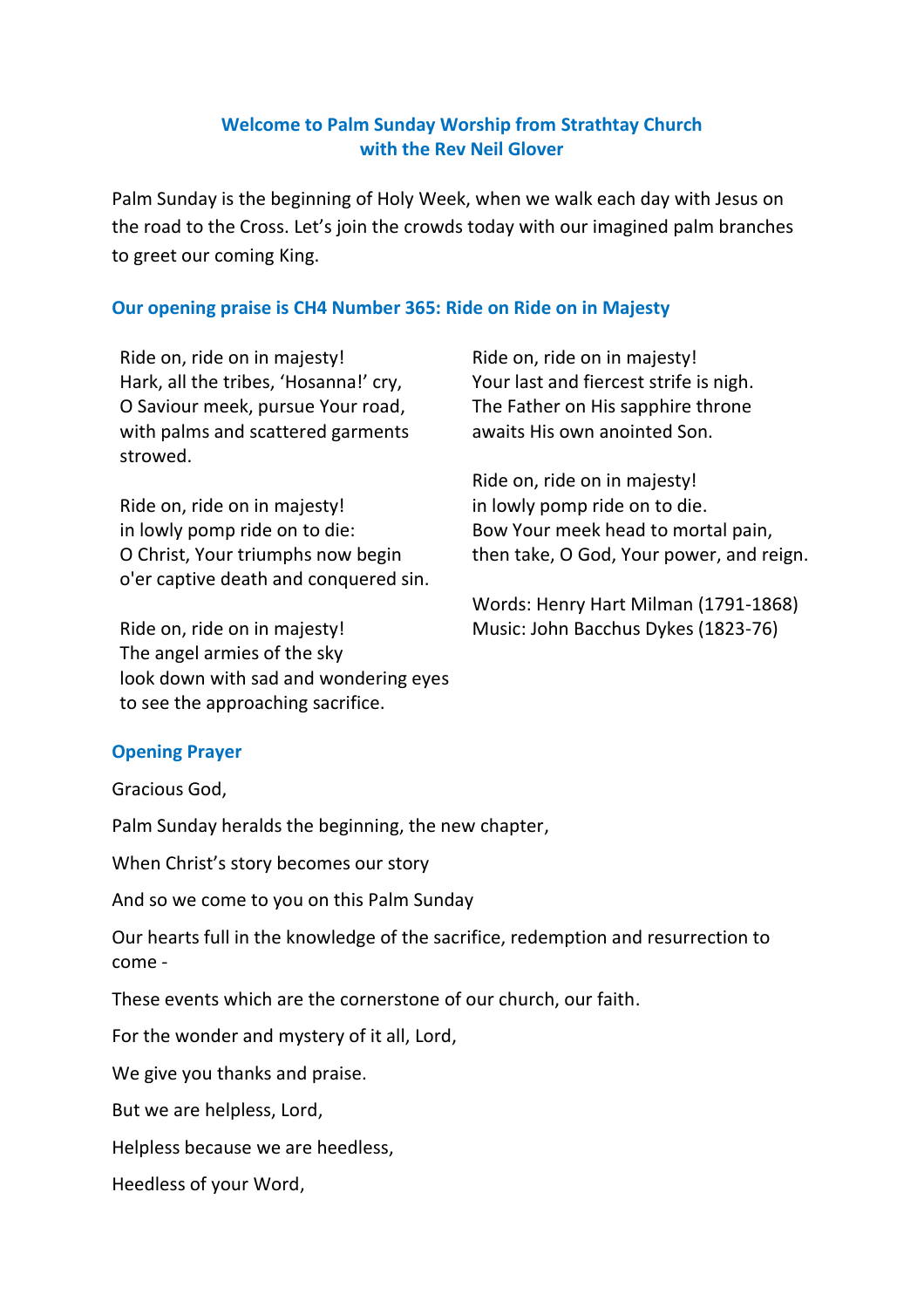Full of our own wisdom, going our own way.

Forgive us, Lord, reach out the everlasting arms,

Catch us and keep us

Rooted in your Word,

Guided by your Spirit,

So that we hear, loud and clear, the narrative of the Passion,

So that, by your Holy Spirit, we may be your light in the present darkness of our troubled world.

In the name of Jesus, we ask this. Amen

## **Our Bible reading is from the Gospel of John Chapter 12 verses 12-30 NIV.**

The next day the great crowd that had come for the festival heard that Jesus was on his way to Jerusalem. They took palm branches and went out to meet him, shouting, "Hosanna!" "Blessed is he who comes in the name of the Lord!" "Blessed is the king of Israel!" Jesus found a young donkey and sat on it, as it is written: "Do not be afraid, Daughter Zion; see, your king is coming, seated on a donkey's colt." At first his disciples did not understand all this. Only after Jesus was glorified did they realize that these things had been written about him and that these things had been done to him. Now the crowd that was with him when he called Lazarus from the tomb and raised him from the dead continued to spread the word. Many people, because they had heard that he had performed this sign, went out to meet him. So the Pharisees said to one another, "See, this is getting us nowhere. Look how the whole world has gone after him!" Now there were some Greeks among those who went up to worship at the festival. They came to Philip, who was from Bethsaida in Galilee, with a request. "Sir," they said, "we would like to see Jesus." Philip went to tell Andrew; Andrew and Philip in turn told Jesus. Jesus replied, "The hour has come for the Son of Man to be glorified. Very truly I tell you, unless a kernel of wheat falls to the ground and dies, it remains only a single seed. But if it dies, it produces many seeds. Anyone who loves their life will lose it, while anyone who hates their life in this world will keep it for eternal life. Whoever serves me must follow me; and where I am, my servant also will be. My Father will honour the one who serves me. "Now my soul is troubled, and what shall I say? 'Father, save me from this hour'? No, it was for this very reason I came to this hour. Father, glorify your name!" Then a voice came from heaven, "I have glorified it, and will glorify it again." The crowd that was there and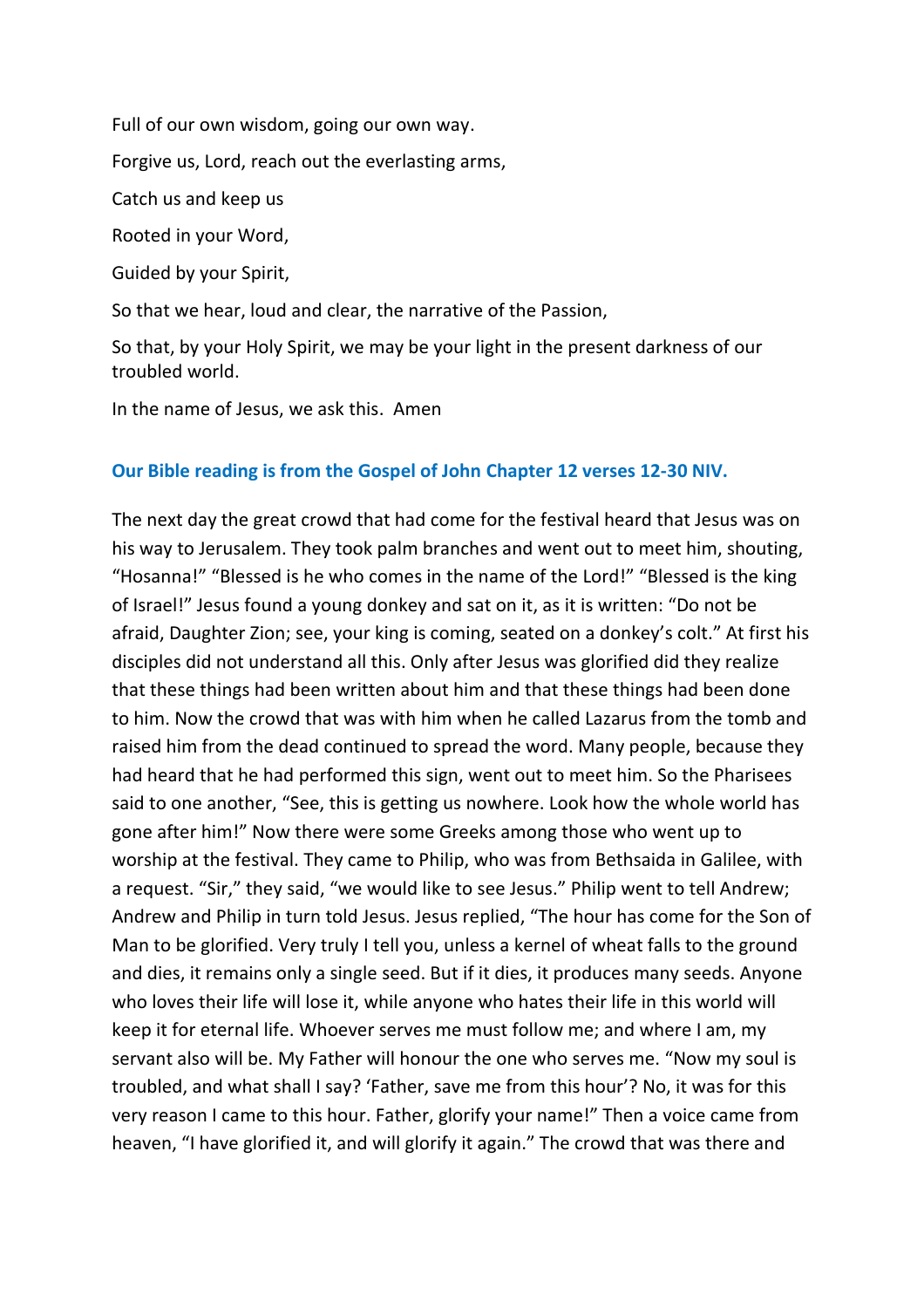heard it said it had thundered; others said an angel had spoken to him. Jesus said, "This voice was for your benefit, not mine.

## **Sermon: Kings**

I want us to begin our thinking this morning by going to a sight that many of us will have driven past many times, without knowing it's here. It's just round this corner here in Logierait……

It's this post-box, it's green, and it's in the insignia not of Queen Elizabeth but of King George VI, the last king to rule over these lands.

Before him lie 40 Scottish kings (and by my calculation 2 Queens). And 9 Kings of Great Britain and 3 Queens.

There have been Kenneths, Duncans, Roberts, James, one MacBeth and 6 Georges.

I struggle to become too enthusiastic about Kings, I'm not a rabid republican, but neither am I a mad royalist.

I don't know if I would have made much of a Jacobite, fighting for the Jameses.

And yet perhaps in a deeper time, before the possibility of democracy, you needed a king.

You needed a king to pull back the chaos of the world.

You needed a king who was attached to you in some way, who wasn't going to make you a slave, or who came as a foreign invader, or a distant Emperor.

And certainly, Kings like this man here, George VI, who was infused with a sense of duty and of service.

When you read the scriptures, you needed a good king,

A good king to keep your enemies away, to keep you safe,

A good king to guard against the chaos of anarchy,

A good king to ensure that justice was administered fairly,

A good king who was your own king,

A good king to inspire the great myth and story of the nation,

A good king to gather you into a community.

And, actually, the more bad kings you experienced, the more you wanted a Good one.

That's why there are branches being cut from the palm trees,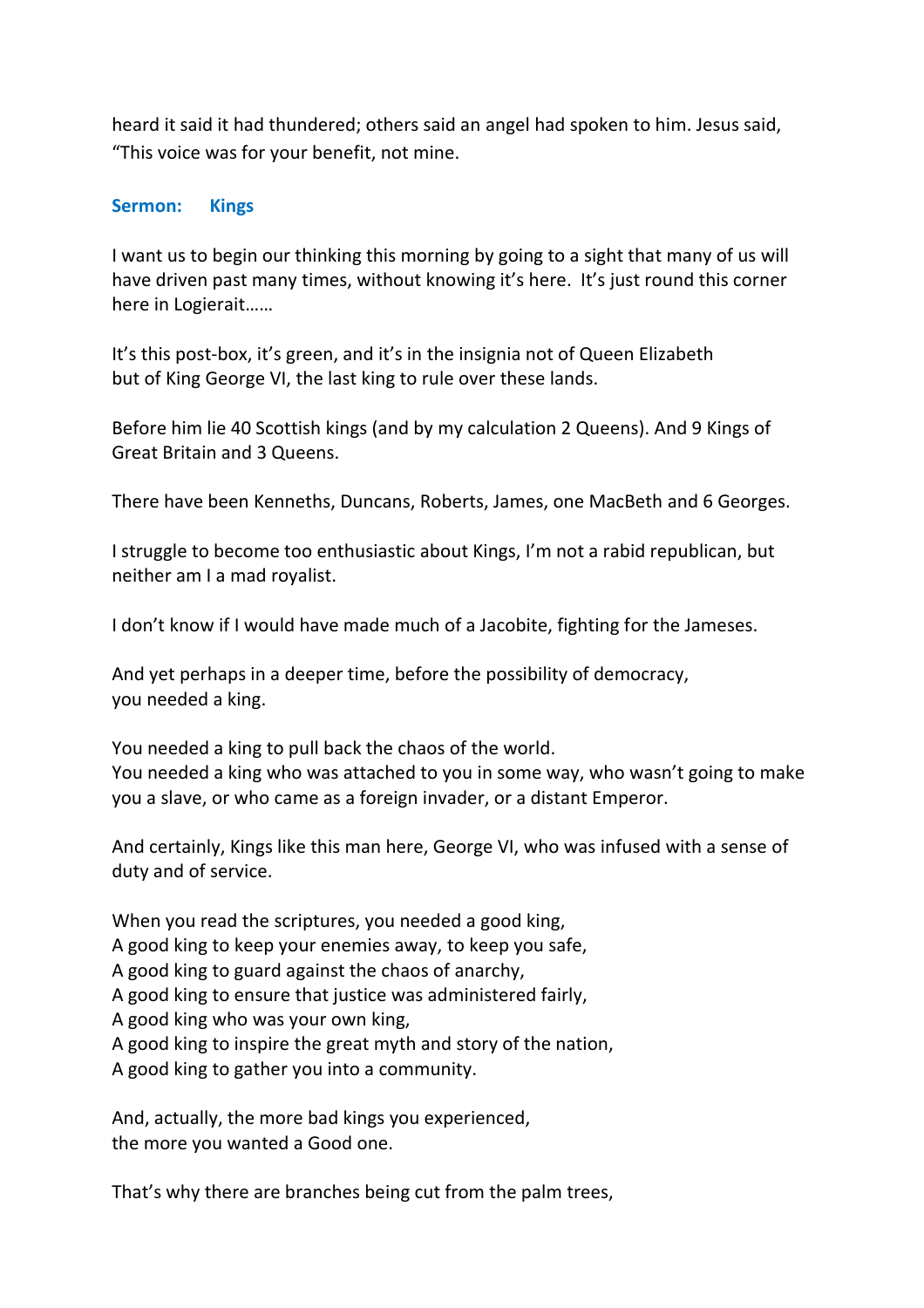That's why the crowd gathers. They are tired of a life of being scared. They are tired of a life of being exploited. They are tired of living in a story where the bad guys win.

And they dare, They dare to give voice to their biggest hopes, so they tear down the palms

And they shout about kings.

They say, "Hosanna! Blessed is the one who comes in the name of the Lord, the King of Israel."

The King, The King, The King.

Do not be afraid, daughter of Zion, Your king is coming.

Do not be **afraid**, Your king is coming.

To yearn for a king,

is to notice that there are many things around me that I cannot control. It is to notice something that goes back to the beginning of the Bible, that there is the threat of chaos. There is the threat that there is no sense to this world,

and, if there is no sense to the world, then you cannot live.

There is no future that can be anticipated.

There is no threat that does not always have to be guarded against.

There is no space in which can flourish dreams and poetry and crops and the next generation.

There is no home whose walls cannot be knocked down.

There is no violence which cannot be restrained by justice.

That is why you need the king to hold off chaos, to bring justice, to bring order.

You don't want a tyrant - a dictator who is drunk with power tells you what to do.

You want a king, who holds off chaos, who holds off violence, who holds the planet as a place where you can live.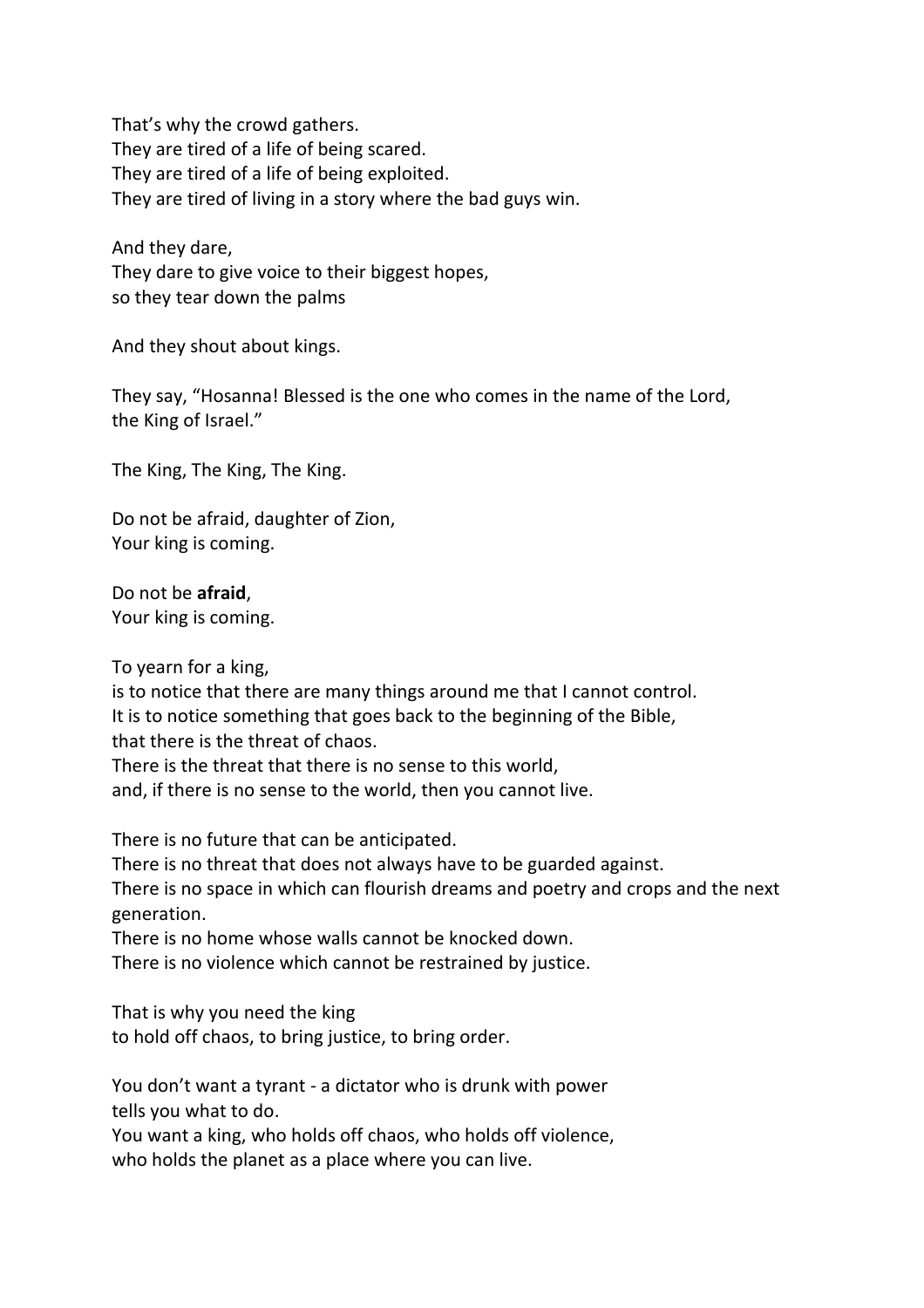I am starting to get a little enthusiastic about kings.

But there is one miracle, one sign, that seems to dominate this crowd of palm branch wavers more than any other.

It is that this king has raised Lazarus from the dead.

All kings have limits. They can bring about justice, but this king has an ability to reach beyond to the most chaotic parts of all being, the most fearful parts.

The chaos of disease with its random threat, The chaos of the mind, The chaos of the demonic.

All the things that we most truly fear, in the pit of our stomach, About others, about our very selves. He seems to be able to reach to that place with his king.

Do not be afraid, Daughter of Zion, Look your king is coming.

So the invitation of Palm Sunday is to wave our palms for the idea of kings, the king who creates the space in which we can live.

Do you crave your flourishing away from your fear of test results? Away from your fear that the decision you are hanging on may wreck you? Away from a destructive enemy? Oh we *do* have enemies, the Christian command is not to *not* have enemies; it's to love them,

To wave, to say, "Here comes the king!"

And then there is the donkey.

What about the donkey… What about the king on the donkey?

This almost comedy, this satire, this desire not to be enamoured by power….

For this king recognises that it is kingship with a gentleness, a humility.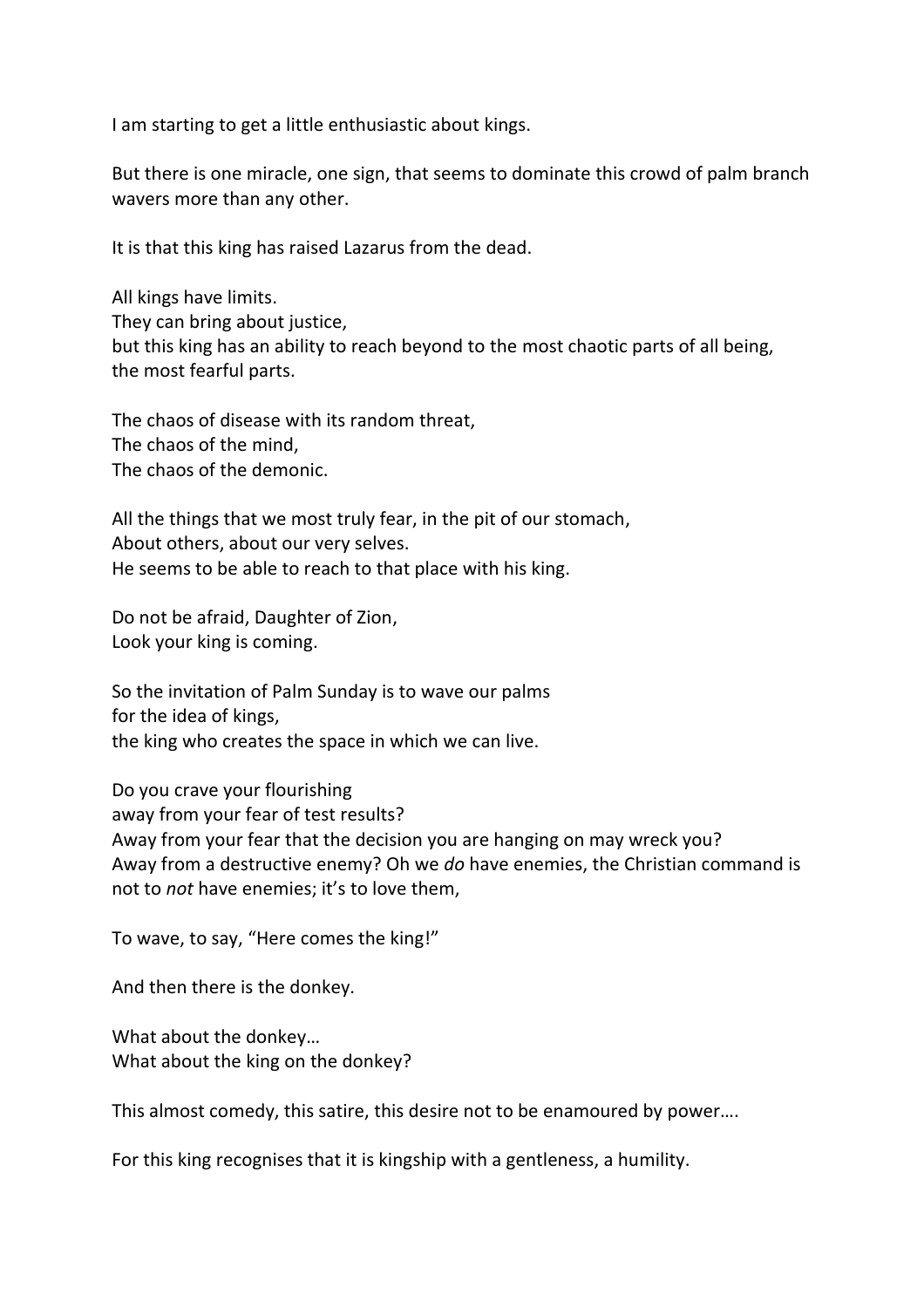True kingship is not about the acquisition of power, the ability to pull lever A - it is a gentler thing.

This is something that I believe very much about the spiritual life. It is not about acquiring the fire of the gods as a possession. It is not about acquiring super-powers. It is about the power of a gentler life.

"Blessed are the meek," said Jesus "for they will inherit the earth."

That is the mystery - that we cannot fix each other, even Kings and Queens. What we *can* do is allow the Spirit to move through us. That is how change occurs, that is how we acquire power, That is how we become kings.

So the challenge here is for quirky power. It is the power of going to the place of danger. It is the power that sits alongside, not commands from above that power!

Oh, there is such great power for us, if we, somehow, let go of it.

That is the power of the donkey king, who will fool us into believing in the place that is defeated, who fools us by taking us to the cross, who fools us until we see that the kingdom is come through a persistent, knowing gentleness of power.

Romanian Communism was brought down by a candle-lit protest. South African Apartheid was brought down through a man who went to prison for 27 years.

And George VI, King George, was lauded for his speeches, his words, even though he struggled through his adult life with a stutter like the great leader of Jewish liberation, Moses, who spoke with a stutter.

There is great, great power in the human life. There is power to participate in the kingdom. It is not by grabbing, It is the one who rides on a donkey.

That is what changed us.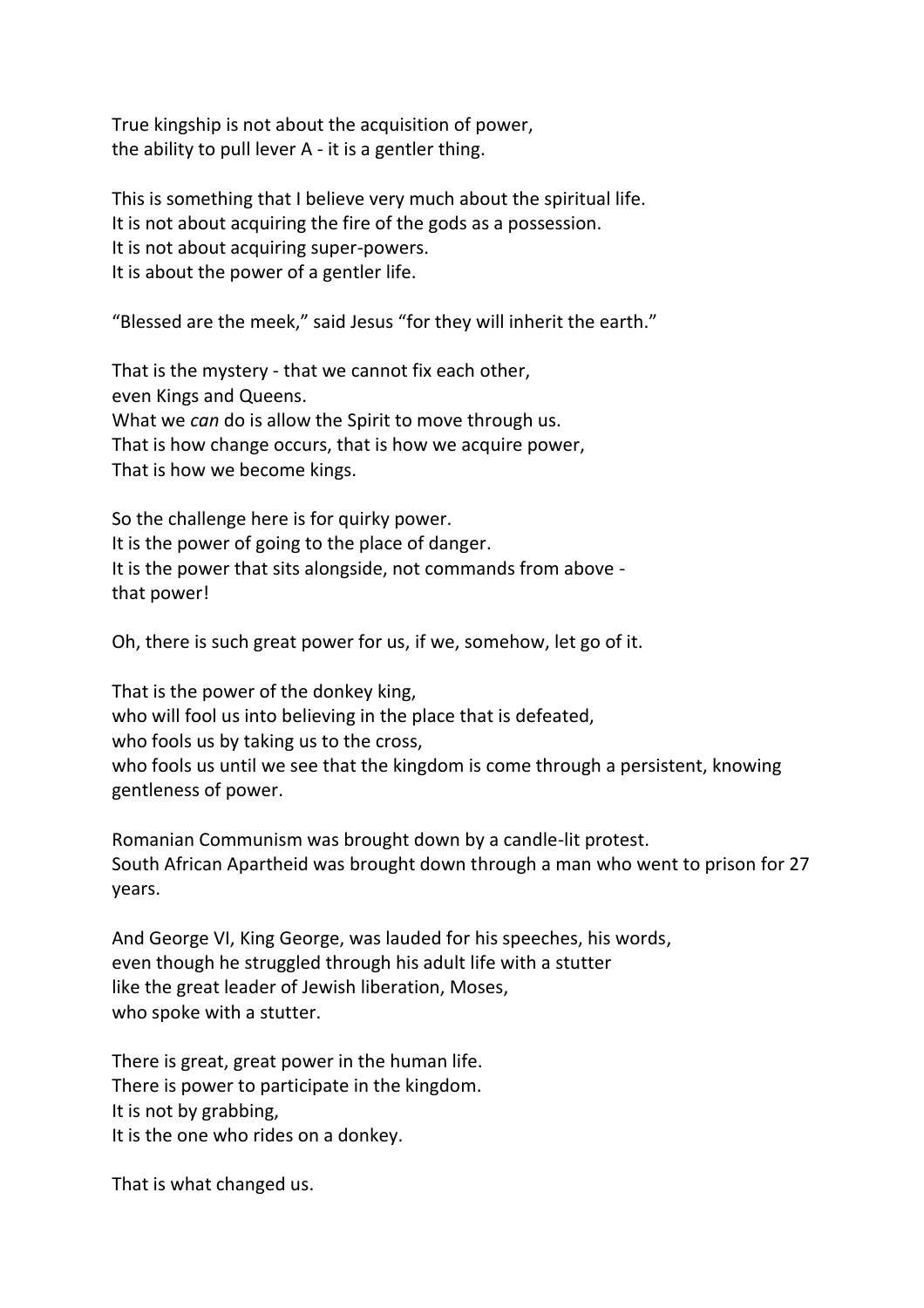And it's through that that we will change.

#### AMEN

#### **Our next hymn is CH4 Number 367: Hosanna, loud Hosanna!**

1.Hosanna, loud hosanna the little children sang; through pillared court and temple the lovely anthem rang. To Jesus, who had blessed them, close folded to his breast, the children sang their praises, the simplest and the best.

3."Hosanna in the highest!" That ancient song we sing, for Christ is our Redeemer, the Lord of heaven, our King. O may we ever praise him with heart and life and voice, and in his blissful presence eternally rejoice.

### **Prayer for Others**

Jesus Christ,

Ride on, Ride on With the power of grace The sovereignty of your kindness Your irresistible mercy To make this world new.

Come to bring the landless a home. Come to bring the silenced a hearing.

2.From Olivet they followed mid an exultant crowd, the victory palm branch waving, and chanting clear and loud. The Lord of earth and heaven rode on in lowly state, nor scorned that little children should on his bidding wait.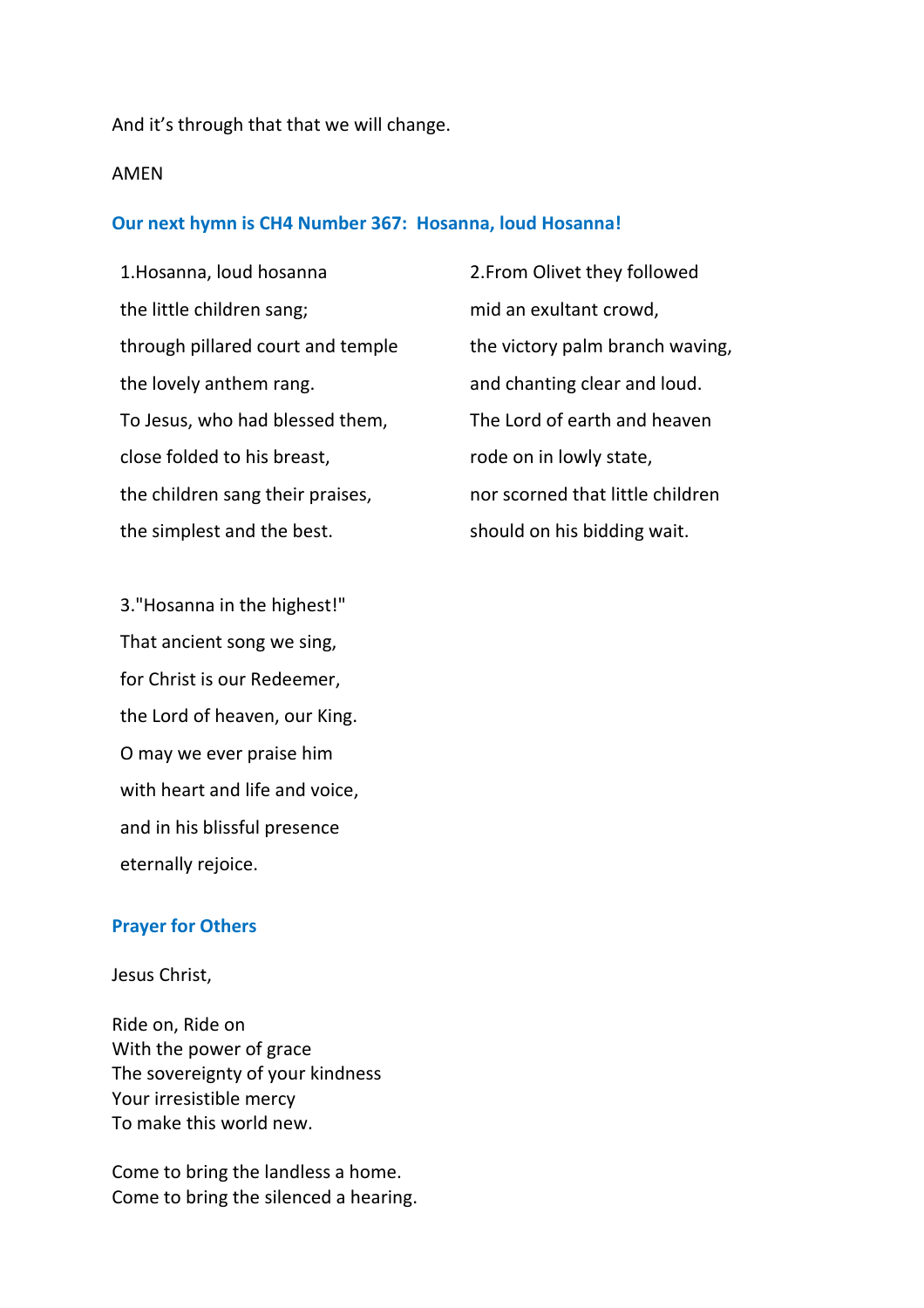Come to bring the imprisoned to freedom. And let the whole earth cry "Hosanna, Hosanna, The king has come!"

May you come to bring the justice of your kingdom.

Ride on, Ride on Lord Jesus To be the king our hopes have prayed for,

To bring peace into the world's chaos, To bring change where only the worst is expected, To gather your people, To establish the goodness of your reign.

In the silence, we ask you to hear our prayer… *Silence*

And now hear us in the words of Jesus:

Our Father in heaven, hallowed be your name, Your kingdom come, your will be done on earth, as it is in heaven. Give us today our daily bread. Forgive us our debts, as we forgive our debtors. And lead us not into temptation but deliver us from evil. For yours is the kingdom, the power and the glory, Forever and ever. AMEN

This Sunday is also known as Passion Sunday. As we sing our final hymn, let's prepare ourselves to reflect on Holy Week.

## **Our closing hymn is CH4 Number 283: O sacred head, sore wounded,**

1.O sacred Head once wounded, With grief and pain weighed down, How scornfully surrounded With thorns, Thine only crown! How pale art Thou with anguish, With sore abuse and scorn! How does that visage languish Which once was bright as morn!

2.O Lord of Life and Glory, What bliss till now was Thine! I read the wondrous story, I joy to call Thee mine. Thy grief and Thy compassion Were all for sinners' gain. Mine, mine was all transgression, But Thine the deadly pain.